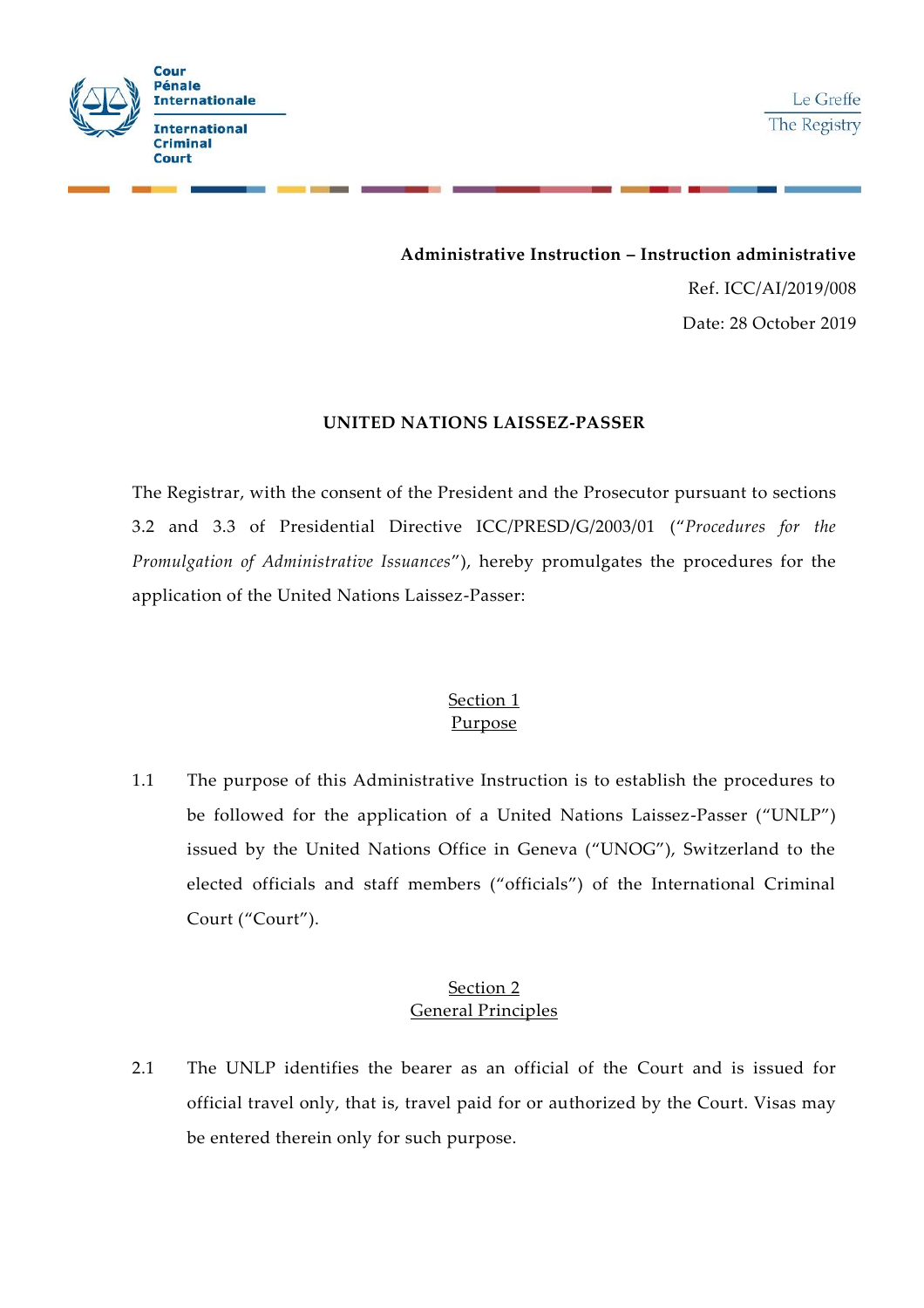- 2.2 The UNLP complements a national passport and both documents should always be carried together when on official travel. Travellers should always take their national passport while travelling and must enquire with the Travel Unit whether a visa is required for the country of destination. Any discrepancies of the data of the two documents may result in the rejection of an application for UNLP or difficulties at border crossing stations.
- 2.3 In September 2012, the United Nations ("UN") introduced the electronic United Nations Laissez-Passer ("e-UNLP") with enhanced security features to replace the former UNLP. The e-UNLP is compliant with the standards of the International Civil Aviation Organization ("ICAO"), which holds governance responsibility for international travel documents.
- 2.4 By adopting the e-UNLP, the UN has put in place a travelling document that ensures the validity and integrity of the information of the bearer, similar to the e-Passports issued by member states. Additional key security elements of the e- UNLP include the use of facial recognition tools and complex design features to ensure the authenticity of the "passport".
- 2.5 The UNLP remains the property of the UN until it is formally cancelled by the issuing office. It should always be returned to the issuing office through the Travel Unit when the official bearing it is no longer in service with the Court or upon expiry, unless renewal has been authorized.
- 2.6 The Travel Unit shall be responsible for liaising with the UNOG and for processing, including transmitting completed application forms, receiving the issued UNLP, registration, renewal and cancellation of the UNLP. Under no circumstances shall the person who requires a UNLP or anyone else outside the Travel Unit contact UNOG in connection with the issuance of a UNLP.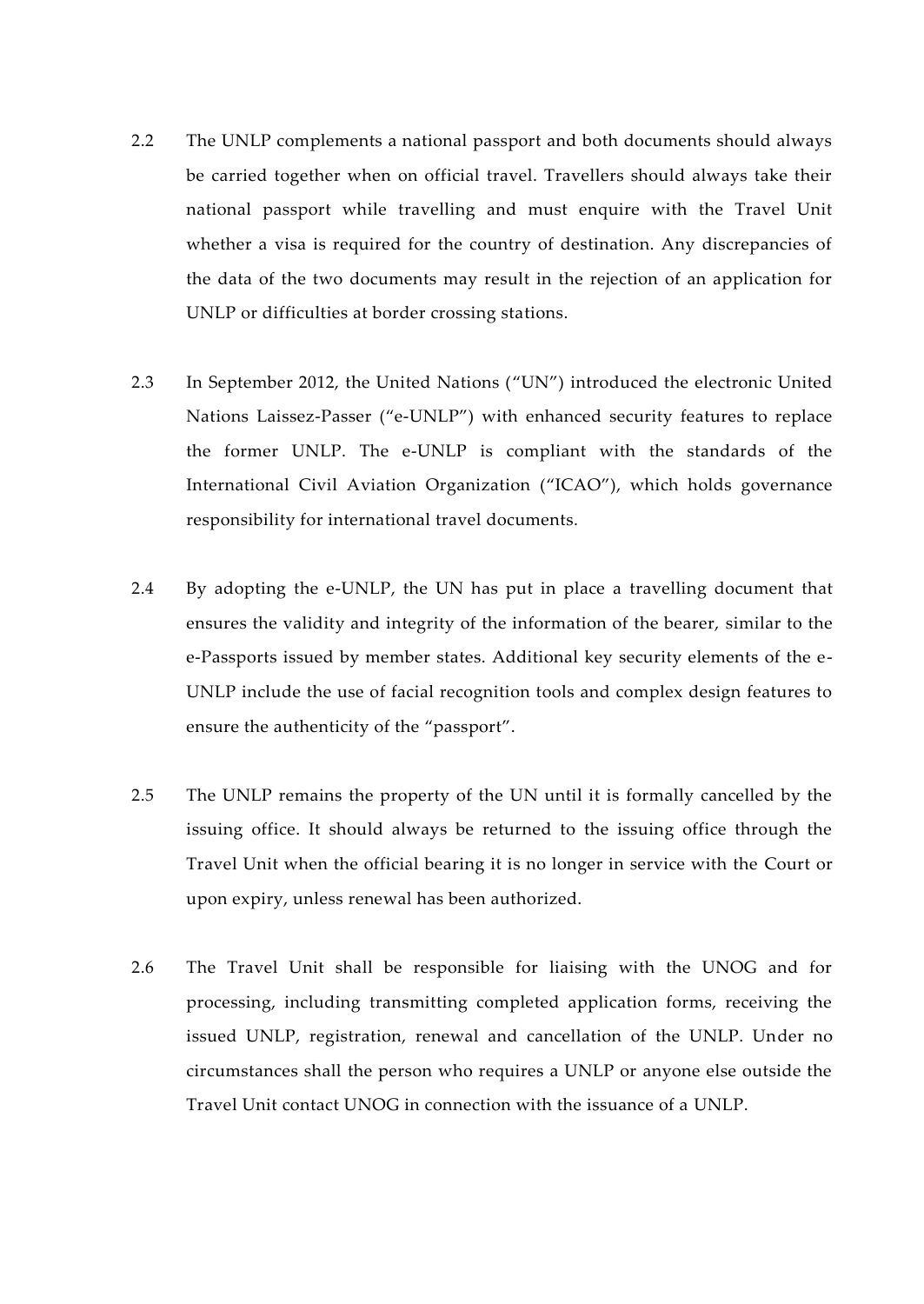### Section 3 Types of UNLP

3.1 There are two types of UNLP as defined by the colour of their covers: Red or Blue. The position and grade level of the applicant determine his or her eligibility for a red or a blue UNLP.

#### *Red UNLP*

3.2 A UNLP with red cover is issued to a judge, the Prosecutor, the Deputy Prosecutor or the Registrar. It will contain the following two inserts:

"The bearer of this laissez-passer is entitled under Section 19 of Article V of the Convention on the Privileges and Immunities of the United Nations, to the privileges and immunities, exemptions and facilities accorded to diplomatic envoys in accordance with international law."

"The bearer of this laissez-passer is an official of the International Criminal Court (the Court). This laissez-passer is issued in pursuance of the special arrangement entered into between the Secretary-General of the United Nations and the President of the International Criminal Court pursuant to Article 12 of the Relationship Agreement between the United Nations and the International Criminal Court which provides that the judges, the Prosecutor, the Deputy Prosecutors, the Registrar and the staff/officials of the Office of the Prosecutor and the Registry shall be entitled, in accordance with such special arrangements as may be concluded between the Secretary-General and the Court, to use the laissez-passer of the United Nations as a valid travel document where such use is recognized by States in agreements defining the privileges and immunities of the Court. Staff of "the Registry" includes staff of the Presidency and of the Chambers, pursuant to article 44 of the Statute, and staff of the Secretariat of the Assembly of States Parties, pursuant to paragraph 3 of Annex of Resolution ICC- ASP/2/Res.3.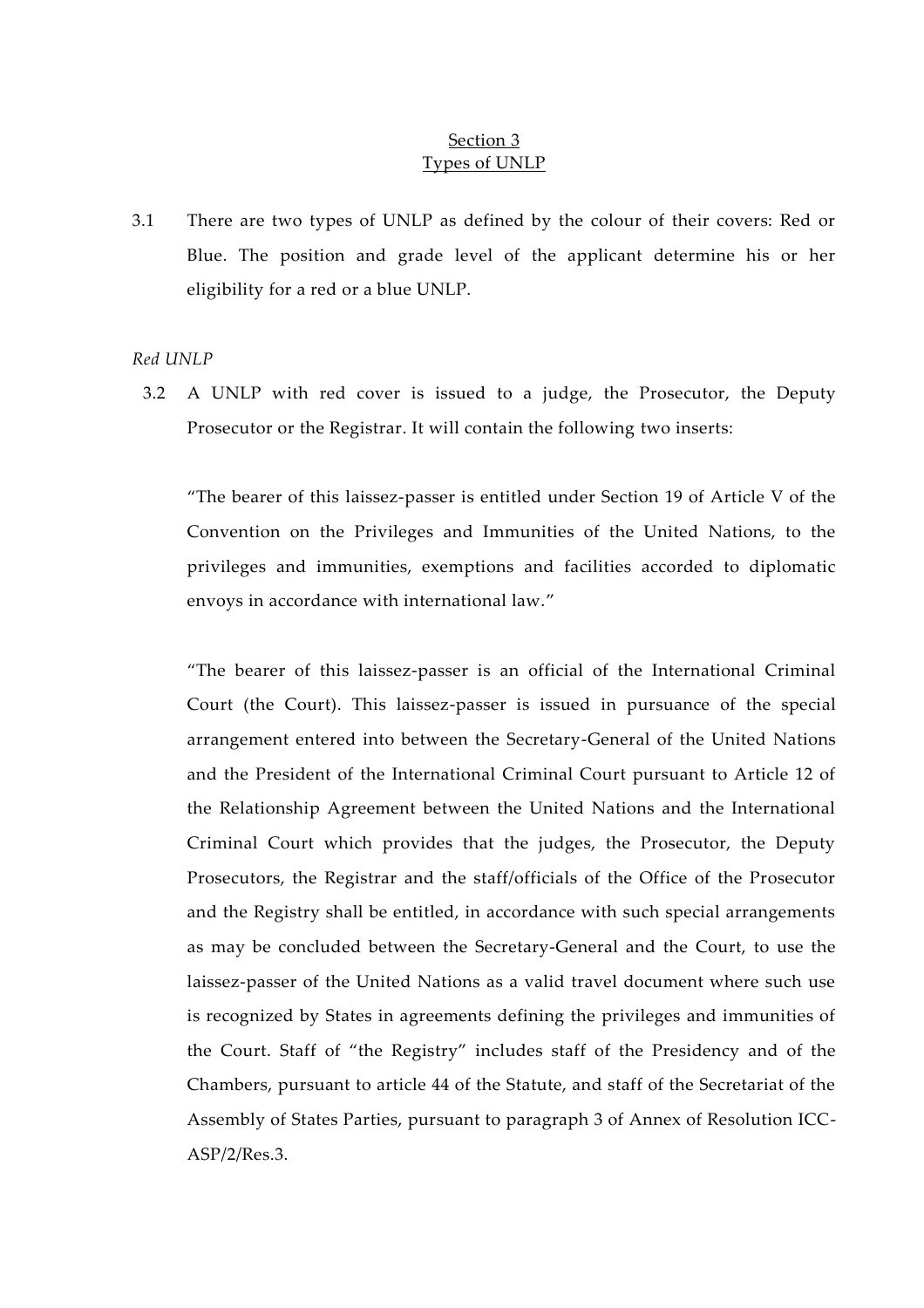The bearer of this laissez-passer is entitled to be accorded the privileges and immunities provided for in the Agreement on the Privileges and Immunities of the International Criminal Court of 9 September 2002 or in other agreements or arrangements defining the privileges and immunities of the Court."

#### *Blue UNLP*

3.3 Blue UNLPs may be issued to the Deputy Registrar, the staff of the Office of the Prosecutor and the staff of the Registry, at the discretion of the President, the Prosecutor, or the Registrar, as appropriate, or their designated representatives. Staff of the Registry includes staff of the Presidency and of the Chambers, pursuant to article 44 of the Rome Statute of the Court; staff of the Office of the Public Counsel for the Defence, pursuant to regulation 77(2) of the Regulations of the Court; staff of the Office of the Public Counsel for victims, pursuant to regulation 81(2) of the Regulations of the Court; staff of the Secretariat of the Trust Fund for Victims, pursuant to paragraph 2 of Resolution ICC-ASP/3/Res. 7; and staff of the Secretariat of the Assembly of States Parties, pursuant to paragraph 3 of the Annex of Resolution ICC-ASP/2/Res.3. It will contain the following insert:

"The bearer of this laissez-passer is an official of the International Criminal Court (the Court). This laissez-passer is issued in pursuance of the special arrangement entered into between the Secretary-General of the United Nations and the President of the International Criminal Court pursuant to Article 12 of the Relationship Agreement between the United Nations and the International Criminal Court which provides that the judges, the Prosecutor, the Deputy Prosecutors, the Registrar and the staff/officials of the Office of the Prosecutor and the Registry shall be entitled, in accordance with such special arrangements as may be concluded between the Secretary-General and the Court, to use the laissez-passer of the United Nations as a valid travel document where such use is recognized by States in agreements defining the privileges and immunities of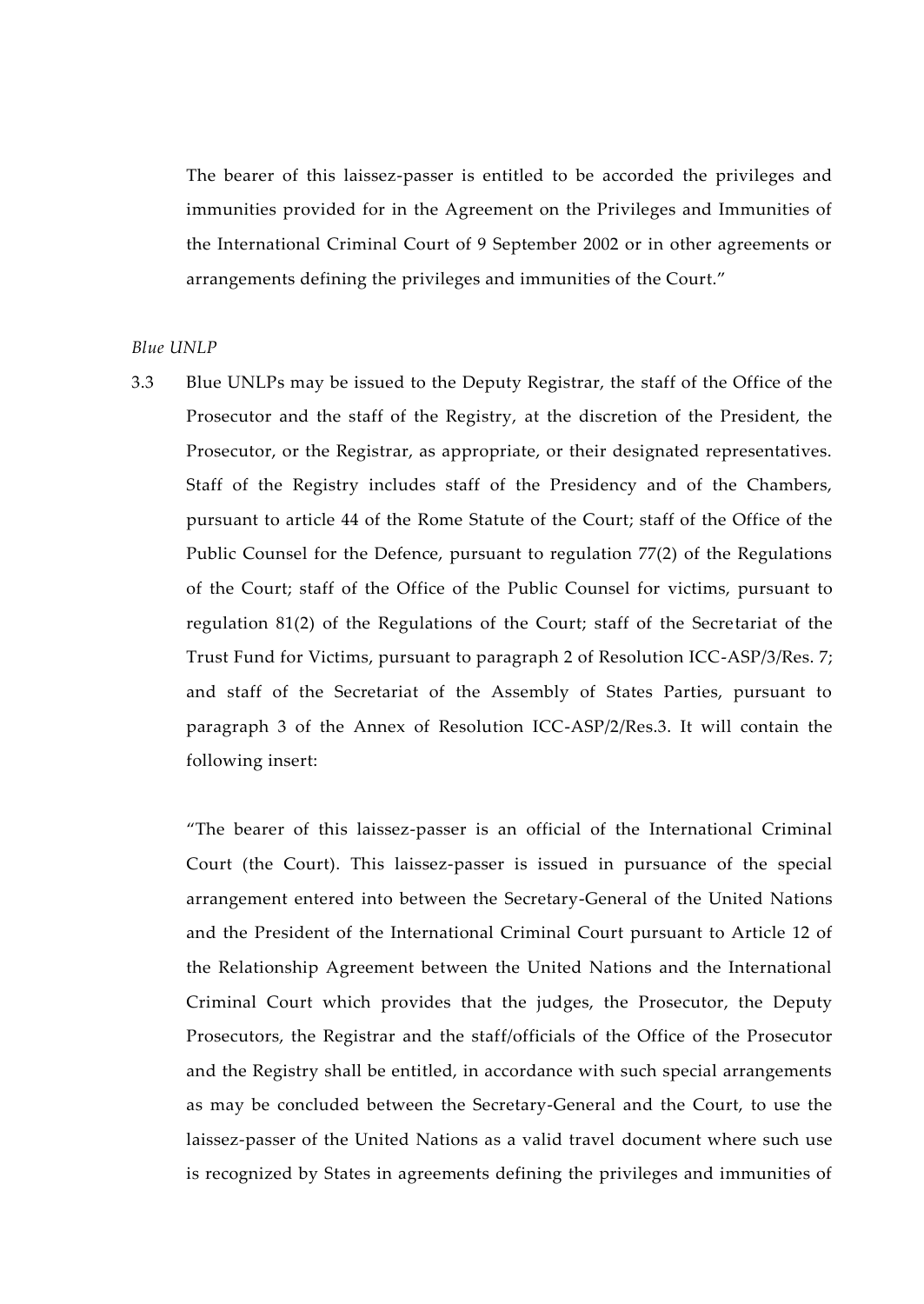the Court. Staff of "the Registry" includes staff of the Presidency and of the Chambers, pursuant to article 44 of the Statute, and staff of the Secretariat of the Assembly of States Parties, pursuant to paragraph 3 of Annex of Resolution ICC- ASP/2/Res.3.

The bearer of this laissez-passer is entitled to be accorded the privileges and immunities provided for in the Agreement on the Privileges and Immunities of the International Criminal Court of 9 September 2002 or in other agreements or arrangements defining the privileges and immunities of the Court."

# Section 4 Procedures and requirements for applications

#### *New Issuance*

- 4.1 Requests for issuance of a UNLP are subject to the approval of the Prosecutor or the Registrar, as appropriate, or their designated representatives.
- 4.2 To apply for a UNLP the following documents must be submitted to the Travel Unit:
	- (a) a memorandum, from the head of unit, section, division or organ of the applicant, as appropriate, addressed to the Travel Unit requesting the issuance of a UNLP;
	- (b) a completed and signed application form (printed double sided) which is available at the Travel Unit Intranet Site (only part A is required to be electronically completed and personally signed by the applicant);
	- (c) one colour passport sized photograph meeting the specific requirements as set out in section 5.2 below; and
	- (d) a copy of the data page of the applicant's valid national passport.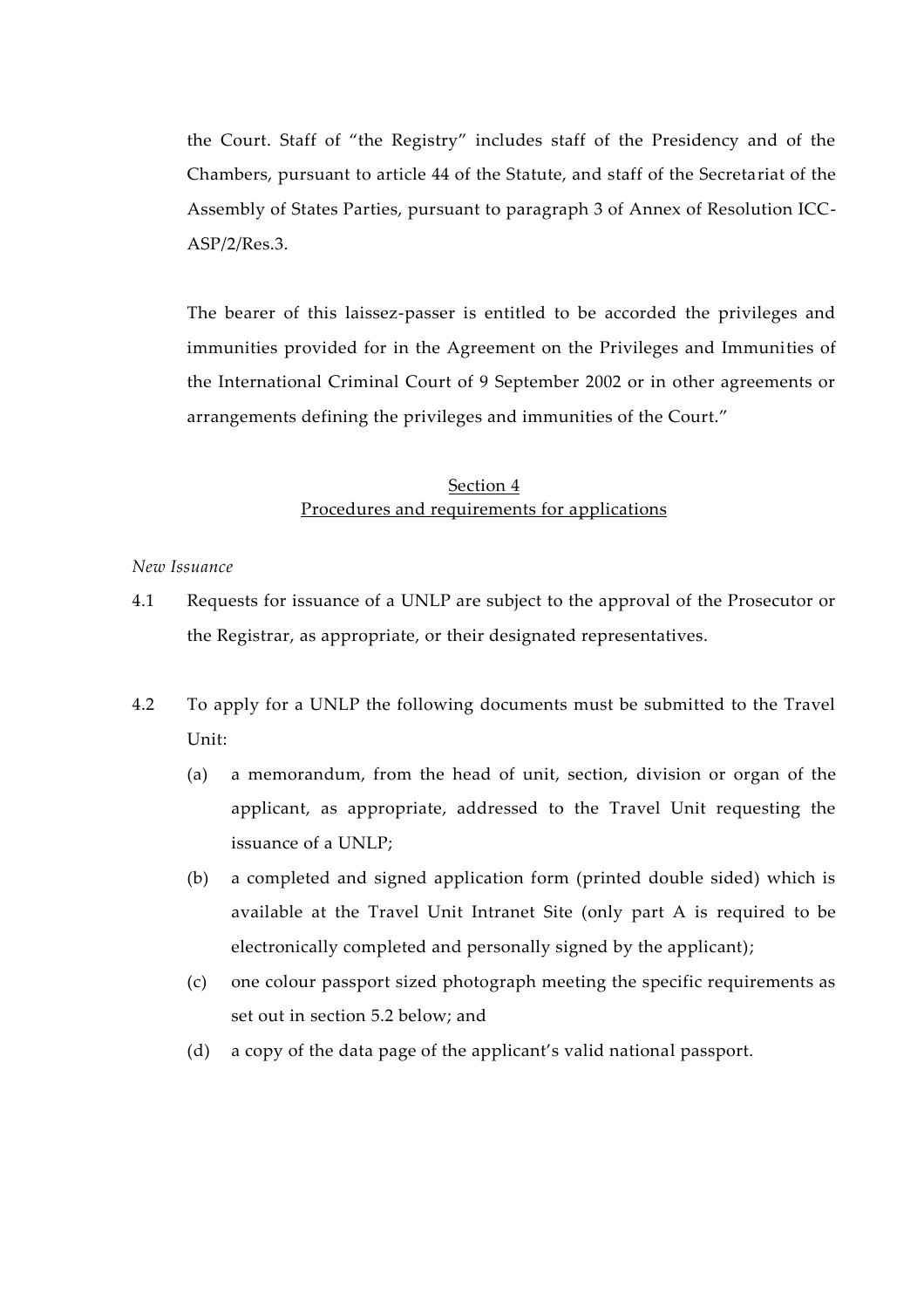#### *Re-issuance*

- 4.3 With the issuance of the e-UNLP, which is valid for five (5) years, the UN will no longer renew the non-electronic UNLP. All current UNLPs will be replaced with an e-UNLP.
- 4.4 The officials of the Court whose UNLPs meets either one or more of the following criteria is eligible to be re-issued a new UNLP:
	- (a) the UNLP is severely damaged, has expired or will expire within six months of the date of the application;
	- (b) there are less than five blank visa pages in the UNLP;
	- (c) the current valid UNLP contains inaccurate information in any of the following fields:
		- name;
		- date of Birth;
		- Index Number;
		- gender.
- 4.5 The applicant must submit the following documents to the Travel Unit to renew his or her UNLP:
	- (a) the current UNLP;
	- (b) a completed and signed application form (printed double sided) which is available at the Travel Unit Intranet Site (only part A is required to be electronically completed and personally signed by the staff member);
	- (c) one colour passport sized photograph meeting the specific requirements as set out in section 5.2 below;
	- (d) a copy of the data page of the applicant's valid national passport, to be enclosed with the application for a new UNLP; and
	- (e) a memo from the head of unit, section, division or organ, as appropriate, stating that there is a continued requirement for the issuance of a UNLP.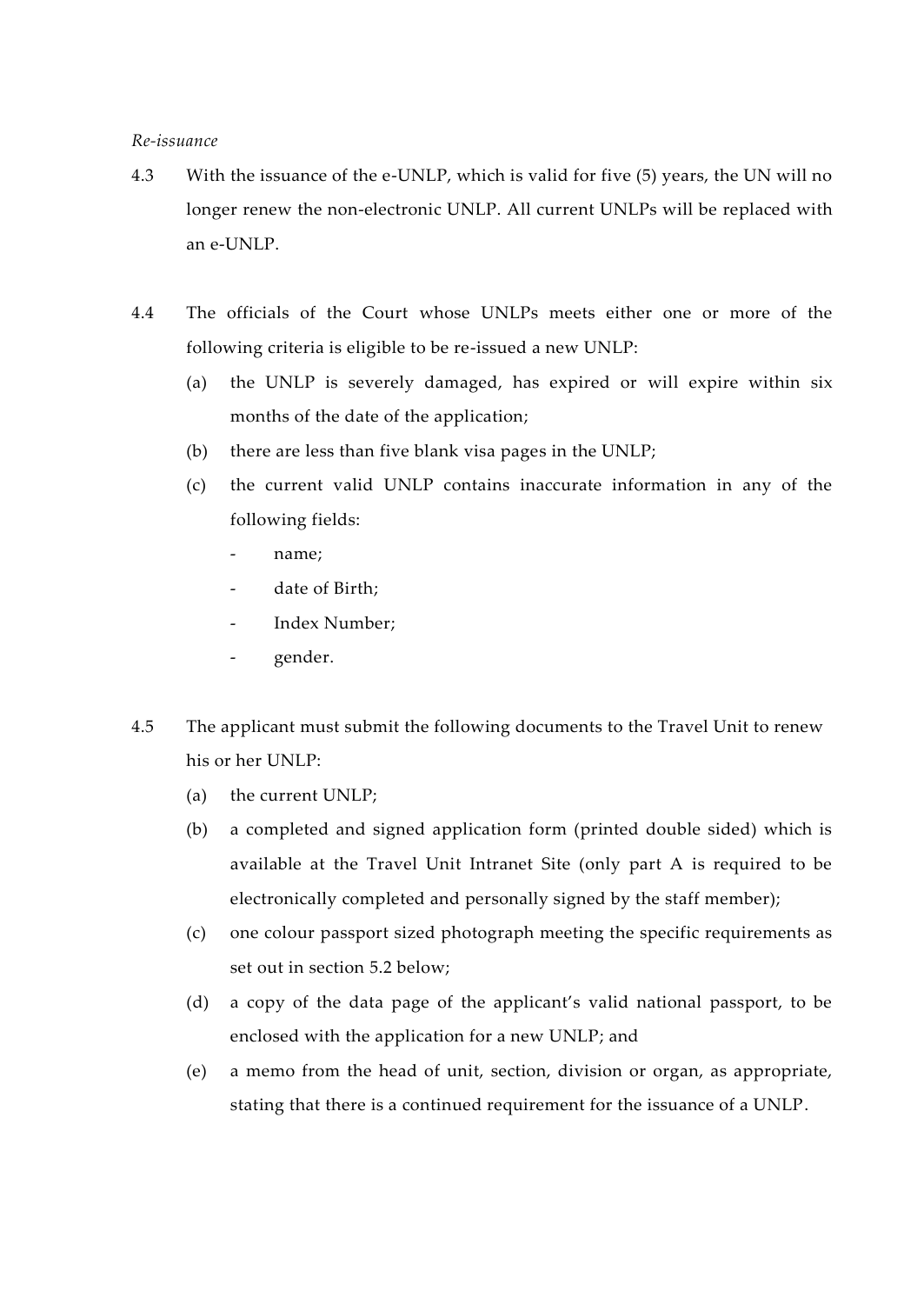- 4.6 Applications for new issuance or re-issuance of a UNLP shall be completed and signed by the person who requires the issuance of a UNLP and the contents shall be verified and certified by designated representatives of the Prosecutor or the Registrar, as appropriate.
- 4.7 The UNLP will be issued within three weeks after submission of the application to the Travel Unit.

#### *Exceptional renewal procedures*

- 4.8 In the event that the officials eligible for re-issuance of a new UNLP are assigned to a duty station where security conditions require them to have access to a UNLP at all times, their UNLPs may be retained while the new one is being issued.
- 4.9 Upon receipt of the new UNLP at the field duty station, the authorized representative of the Chief of the Country Office shall submit both the new and the old UNLP to the relevant authorities for the transferal of visas.
- 4.10 The old UNLP must be returned to the Travel Unit within thirty days from receipt of the new UNLP, to be submitted to the issuing office for cancellation.
- 4.11 Annex 1 to this Administrative Instruction contains a complete list of countries where exceptional UNLP renewal procedures shall apply.

#### *Cancellation*

4.12 All UNLPs that have expired, are severely damaged, contain inaccurate information in such fields as provided for in section 4.4(c) above, or have no blank pages for visa insertions must be returned to the Travel Unit, which will submit it to the issuing office for cancellation.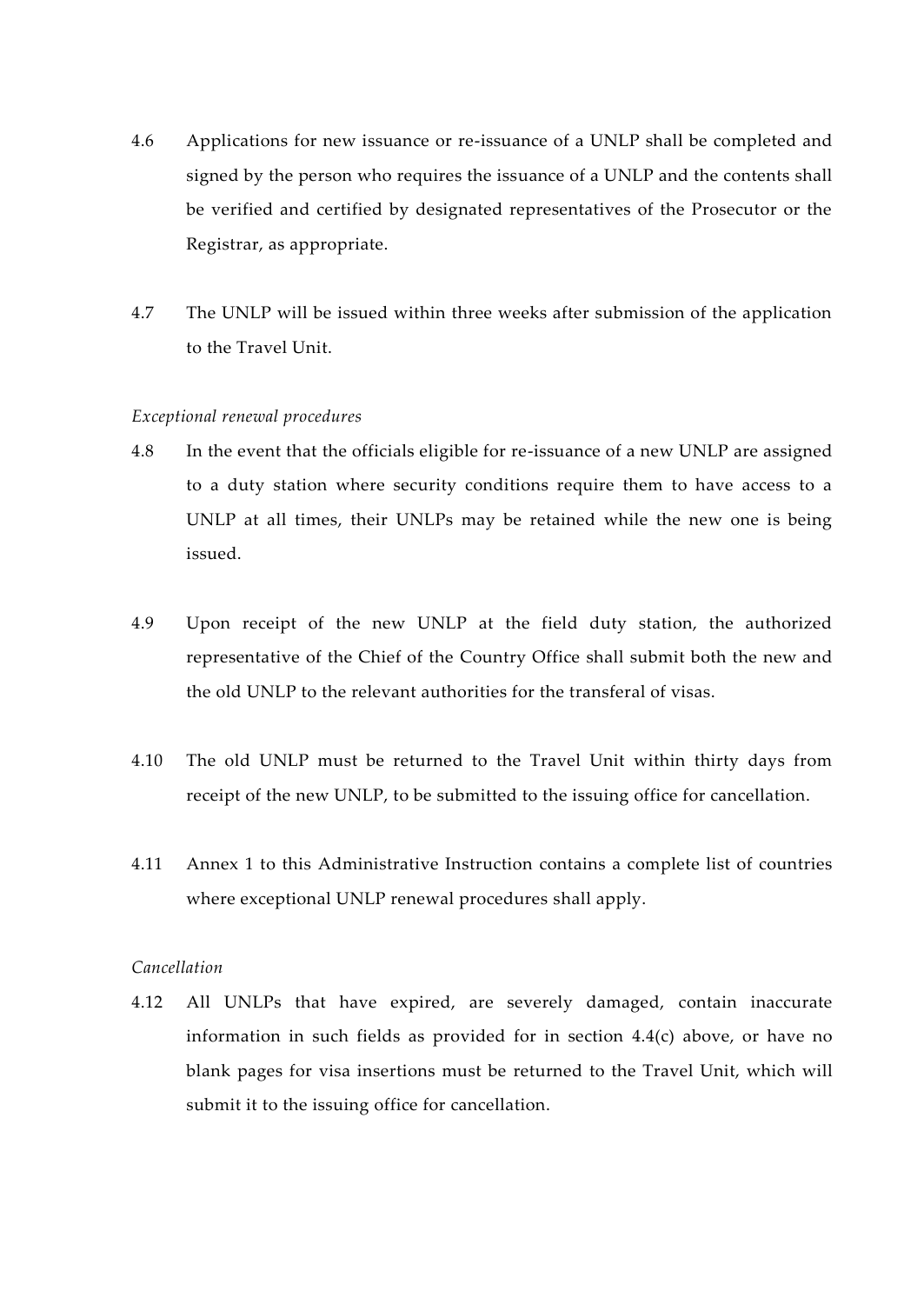- 4.13 All officials who hold a UNLP are obliged to return it to the Travel Unit upon separation from the service, which will submit it to the issuing office for cancellation.
- 4.14 If requested, the UNLP may be returned to its former holder after cancellation.

#### *Loss/theft of UNLP*

- 4.15 If loss or theft of the UNLP occurs, the holder should immediately take the following steps:
	- (a) report the loss/theft to the local police authorities and obtain an official police report; and
	- (b) submit a written report to the Travel Unit and the Security and Safety Section, indicating, in particular, the number of the document, date of issue, where and when the document was lost, the circumstances in which it was lost and the date of the report made to the local police authorities. If an official police report was lodged, a copy of the report should be obtained and submitted.
- 4.16 The Travel Unit shall then request the issuing office to cancel the current UNLP. The official who lost his or her UNLP needs to submit an application for issuance of a new one, in accordance with section 4.5 above.
- 4.17 If the stolen or lost UNLP is subsequently found, it must be returned to the issuing office through the Travel Unit for (physical) cancellation. Individuals travelling on a UNLP that was previously reported lost or stolen risk detention at border crossings.

### *Duplicate UNLP*

4.18 An official of the Court may hold only one UNLP at any given time. A duplicate UNLP, however, may be issued to officials who need to travel frequently between countries that do not allow entry or allow entry only under great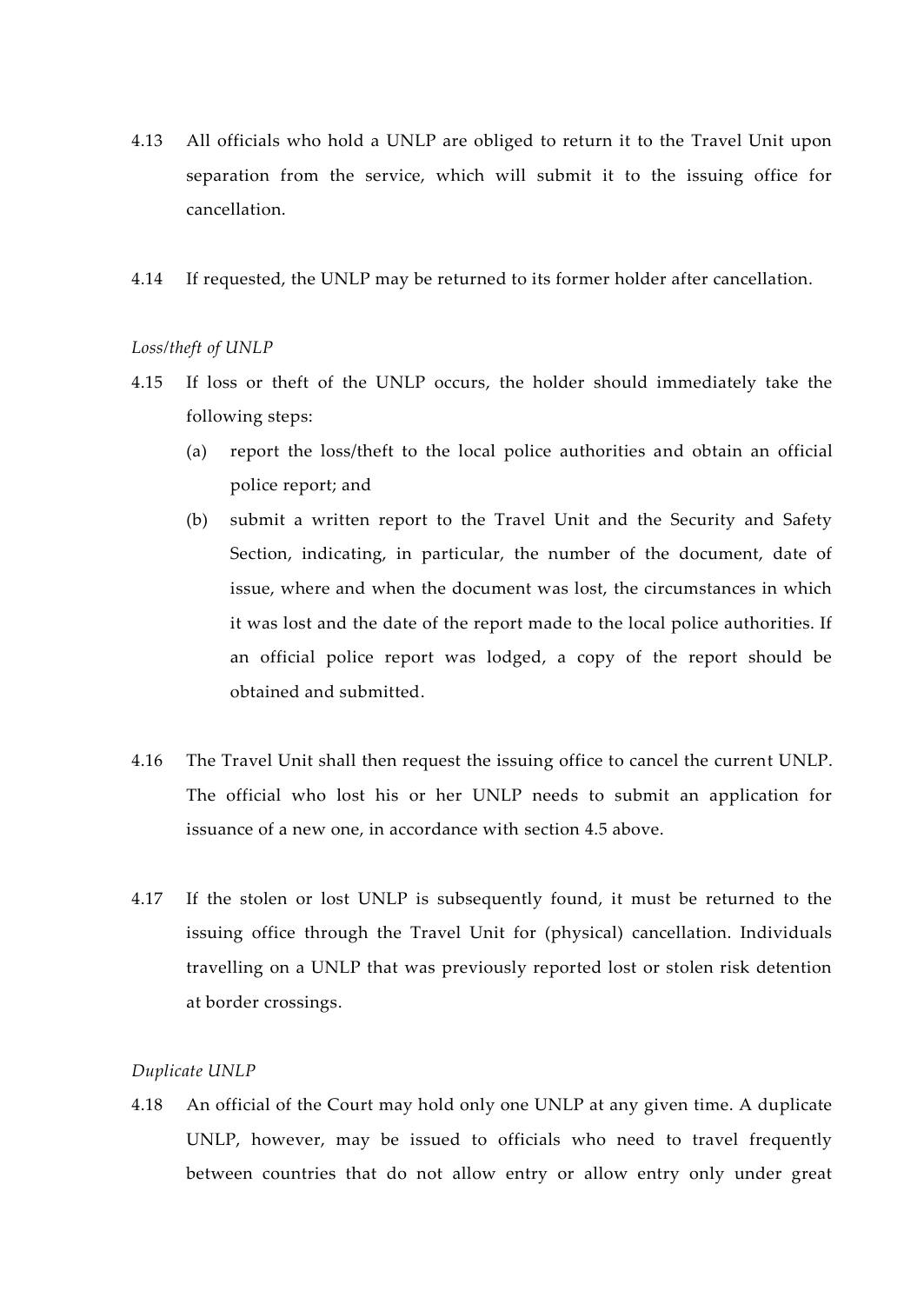difficulties if the original UNLP contains visas or other markings of certain other countries. The duplicate UNLP must be clearly marked as "Duplicate" (the Laissez-Passer number is suffixed by the letter "D"). The reason for requesting a duplicate UNLP must be clearly explained on the application form or on the attached supporting documentation, in accordance with section 4.2 above.

# Section 5 Photograph

- 5.1 The photograph is a vital part of the application. Failure to provide a photograph that meets the requirements set out in section 5.2 below will result in a delay in processing the application. Acceptance of the photograph is always at the discretion of the issuing office.
- 5.2 Acceptable photograph shall be:
	- (a) in colour;
	- (b) printed on photo quality paper;
	- (c)  $2 \times 2$  inches (51 x 51 mm) in size;
	- (d) taken within six (6) months prior to the date of application;
	- (e) taken in front of a plain white background (no shadows may be visible);
	- (f) taken in full-face view directly facing the camera; and
	- (g) with a neutral facial expression and both eyes open (teeth should not be visible as this will affect the biometric scanning and recognition of the photograph).
- 5.3 In the photograph, the applicant must not:
	- (a) wear glasses;
	- (b) wear hats and other head coverings, unless worn daily for religious purposes (the full face must be visible and no shadows may be cast on the face); and
	- (c) wear headphones or other similar items.